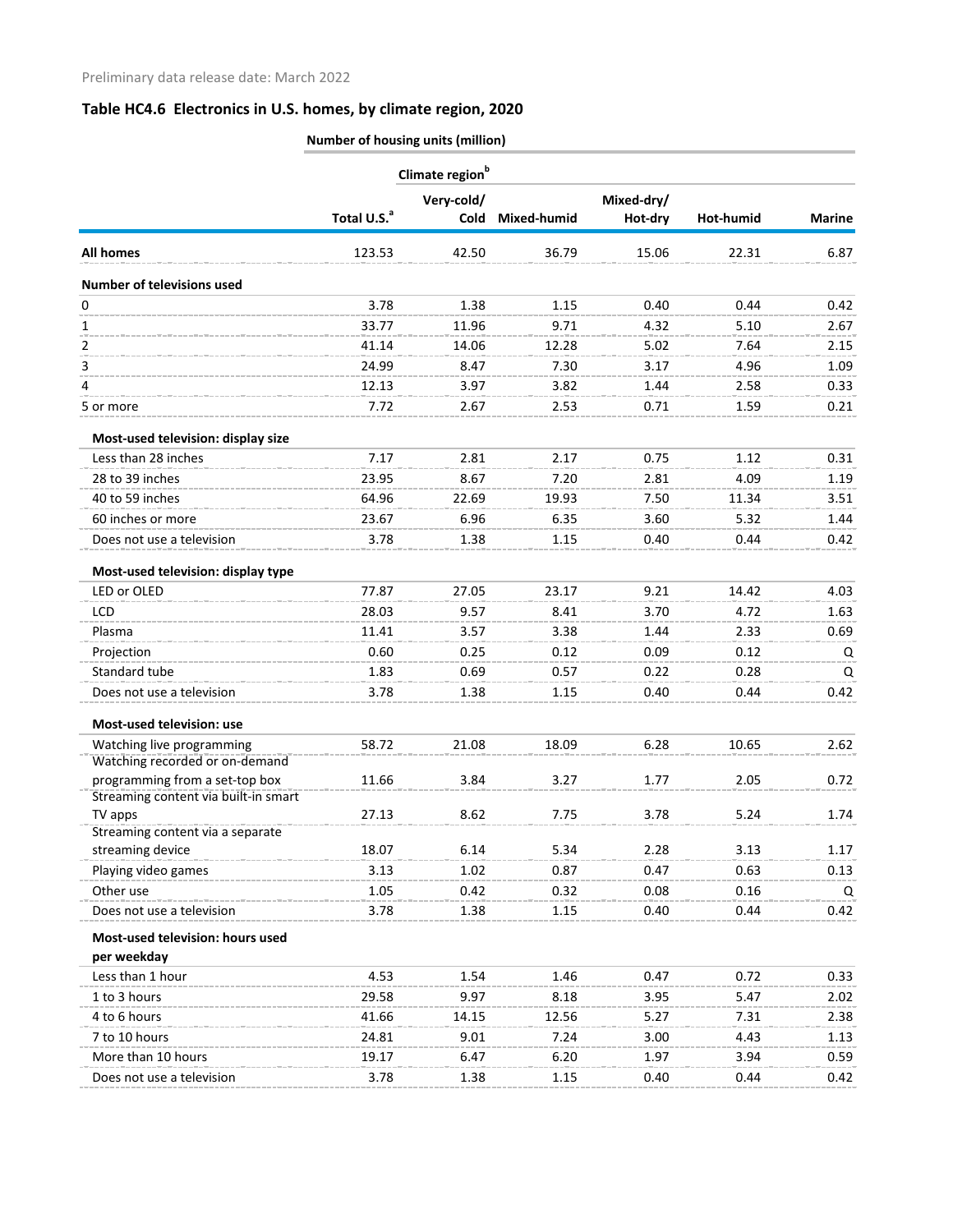**Number of housing units (million)**

|                                                                        | Climate region <sup>b</sup> |            |                  |            |           |               |
|------------------------------------------------------------------------|-----------------------------|------------|------------------|------------|-----------|---------------|
|                                                                        |                             | Very-cold/ |                  | Mixed-dry/ |           |               |
|                                                                        | Total U.S. <sup>a</sup>     |            | Cold Mixed-humid | Hot-dry    | Hot-humid | <b>Marine</b> |
| <b>All homes</b>                                                       | 123.53                      | 42.50      | 36.79            | 15.06      | 22.31     | 6.87          |
| Most-used television: hours used<br>per weekend day                    |                             |            |                  |            |           |               |
| Less than 1 hour                                                       | 4.10                        | 1.30       | 1.25             | 0.53       | 0.72      | 0.30          |
| 1 to 3 hours                                                           | 20.64                       | 6.95       | 5.75             | 2.71       | 3.74      | 1.49          |
| 4 to 6 hours                                                           | 39.55                       | 13.73      | 11.39            | 5.21       | 6.78      | 2.44          |
| 7 to 10 hours                                                          | 32.17                       | 11.28      | 9.75             | 3.79       | 5.93      | 1.43          |
| More than 10 hours                                                     | 23.28                       | 7.86       | 7.51             | 2.42       | 4.70      | 0.79          |
| Does not use a television                                              | 3.78                        | 1.38       | 1.15             | 0.40       | 0.44      | 0.42          |
| Second most-used television:                                           |                             |            |                  |            |           |               |
| display size                                                           |                             |            |                  |            |           |               |
| Less than 28 inches                                                    | 14.79                       | 5.63       | 4.33             | 1.73       | 2.54      | 0.57          |
| 28 to 39 inches                                                        | 28.86                       | 10.12      | 8.89             | 3.33       | 5.32      | 1.20          |
| 40 to 59 inches                                                        | 35.78                       | 11.42      | 10.83            | 4.35       | 7.53      | 1.67          |
| 60 inches or more                                                      | 6.55                        | 2.00       | 1.88             | 0.93       | 1.38      | 0.35          |
| Does not use two televisions                                           | 37.55                       | 13.34      | 10.86            | 4.72       | 5.54      | 3.09          |
| Second most-used television:                                           |                             |            |                  |            |           |               |
| display type                                                           |                             |            |                  |            |           |               |
| LED or OLED                                                            | 52.87                       | 18.46      | 15.86            | 6.15       | 10.27     | 2.12          |
| LCD                                                                    | 23.16                       | 7.57       | 6.81             | 3.00       | 4.47      | 1.30          |
| Plasma                                                                 | 6.88                        | 2.00       | 2.13             | 0.93       | 1.54      | 0.28          |
| Projection                                                             | 0.62                        | 0.22       | 0.19             | Q          | 0.12      | Q             |
| Standard tube                                                          | 2.46                        | 0.91       | 0.94             | 0.17       | 0.37      | 0.06          |
| Does not use two televisions                                           | 37.55                       | 13.34      | 10.86            | 4.72       | 5.54      | 3.09          |
| Second most-used television: use                                       |                             |            |                  |            |           |               |
| Watching live programming                                              | 40.32                       | 14.09      | 12.29            | 4.45       | 7.91      | 1.57          |
| Watching recorded or on-demand                                         |                             |            |                  |            |           |               |
| programming from a set-top box<br>Streaming content via built-in smart | 8.82                        | 2.79       | 2.69             | 1.26       | 1.62      | 0.45          |
| TV apps                                                                | 16.23                       | 5.00       | 4.70             | 2.22       | 3.51      | 0.80          |
| Streaming content via a separate                                       |                             |            |                  |            |           |               |
| streaming device                                                       | 11.83                       | 4.08       | 3.63             | 1.41       | 2.17      | 0.53          |
| Playing video games                                                    | 7.74                        | 2.83       | 2.29             | 0.88       | 1.40      | 0.35          |
| Other use                                                              | 1.04                        | 0.37       | 0.33             | 0.12       | 0.15      | Q             |
| Does not use two televisions                                           | 37.55                       | 13.34      | 10.86            | 4.72       | 5.54      | 3.09          |
| Second most-used television: hours                                     |                             |            |                  |            |           |               |
| used per weekday                                                       |                             |            |                  |            |           |               |
| Less than 1 hour                                                       | 15.96                       | 6.06       | 4.50             | 1.78       | 2.84      | 0.77          |
| 1 to 3 hours                                                           | 39.09                       | 13.14      | 11.58            | 4.67       | 7.74      | 1.98          |
| 4 to 6 hours                                                           | 18.55                       | 6.11       | 5.66             | 2.51       | 3.63      | 0.64          |
| 7 to 10 hours                                                          | 7.84                        | 2.49       | 2.62             | 0.88       | 1.60      | 0.25          |
| More than 10 hours                                                     | 4.54                        | 1.37       | 1.58             | 0.49       | 0.96      | 0.14          |
| Does not use two televisions                                           | 37.55                       | 13.34      | 10.86            | 4.72       | 5.54      | 3.09          |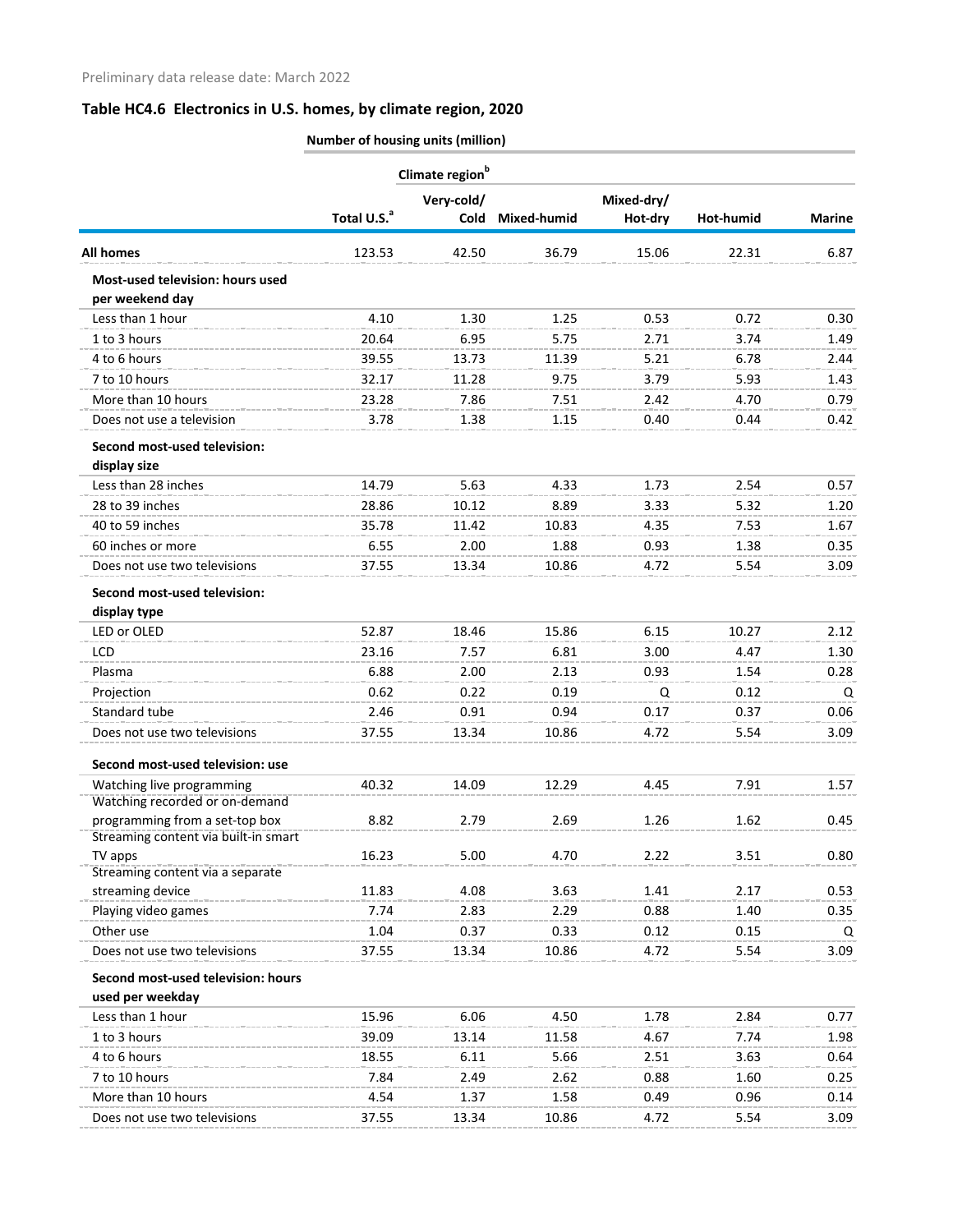**Number of housing units (million)**

|                                                            | Climate region <sup>b</sup> |            |                  |            |           |               |
|------------------------------------------------------------|-----------------------------|------------|------------------|------------|-----------|---------------|
|                                                            |                             | Very-cold/ |                  | Mixed-dry/ |           |               |
|                                                            | Total U.S. <sup>a</sup>     |            | Cold Mixed-humid | Hot-dry    | Hot-humid | <b>Marine</b> |
| <b>All homes</b>                                           | 123.53                      | 42.50      | 36.79            | 15.06      | 22.31     | 6.87          |
| Second most-used television: hours<br>used per weekend day |                             |            |                  |            |           |               |
| Less than 1 hour                                           | 15.24                       | 5.77       | 4.05             | 1.85       | 2.77      | 0.81          |
| 1 to 3 hours                                               | 34.96                       | 11.88      | 10.44            | 4.17       | 6.75      | 1.73          |
| 4 to 6 hours                                               | 20.13                       | 6.56       | 6.01             | 2.72       | 4.08      | 0.77          |
| 7 to 10 hours                                              | 10.11                       | 3.18       | 3.49             | 1.09       | 2.03      | 0.32          |
| More than 10 hours                                         | 5.53                        | 1.77       | 1.95             | 0.51       | 1.15      | 0.15          |
| Does not use two televisions                               | 37.55                       | 13.34      | 10.86            | 4.72       | 5.54      | 3.09          |
| Third most-used television: display<br>size                |                             |            |                  |            |           |               |
| Less than 28 inches                                        | 10.74                       | 3.93       | 3.17             | 1.27       | 1.95      | 0.43          |
| 28 to 39 inches                                            | 16.71                       | 5.67       | 5.07             | 2.02       | 3.39      | 0.56          |
| 40 to 59 inches                                            | 14.99                       | 4.70       | 4.68             | 1.73       | 3.35      | 0.54          |
| 60 inches or more                                          | 2.39                        | 0.81       | 0.74             | 0.31       | 0.43      | 0.10          |
| Does not use three televisions                             | 78.70                       | 27.40      | 23.14            | 9.74       | 13.19     | 5.23          |
| Third most-used television: display                        |                             |            |                  |            |           |               |
| type                                                       |                             |            |                  |            |           |               |
| LED or OLED                                                | 27.18                       | 9.20       | 8.34             | 3.12       | 5.55      | 0.97          |
| LCD                                                        | 12.68                       | 4.19       | 3.73             | 1.68       | 2.60      | 0.49          |
| Plasma                                                     | 3.28                        | 1.04       | 1.14             | 0.41       | 0.57      | 0.13          |
| Projection                                                 | 0.35                        | 0.14       | 0.12             | Q          | Q         | N             |
| Standard tube                                              | 1.34                        | 0.54       | 0.32             | 0.10       | 0.34      | Q             |
| Does not use three televisions                             | 78.70                       | 27.40      | 23.14            | 9.74       | 13.19     | 5.23          |
| Third most-used television: use                            |                             |            |                  |            |           |               |
| Watching live programming                                  | 19.66                       | 6.75       | 6.03             | 2 1 1      | 4.00      | 0.77          |
| Watching recorded or on-demand                             |                             |            |                  |            |           |               |
| programming from a set-top box                             | 3.96                        | 1.29       | 1.22             | 0.56       | 0.75      | 0.14          |
| Streaming content via built-in smart<br>TV apps            | 8.52                        | 2.70       | 2.53             | 1.04       | 1.97      | 0.28          |
| Streaming content via a separate                           |                             |            |                  |            |           |               |
| streaming device                                           | 6.95                        | 2.38       | 2.19             | 0.78       | 1.35      | 0.26          |
| Playing video games                                        | 4.99                        | 1.78       | 1.46             | 0.74       | 0.82      | 0.18          |
| Other use                                                  | 0.75                        | 0.21       | 0.22             | 0.09       | 0.23      | Q             |
| Does not use three televisions                             | 78.70                       | 27.40      | 23.14            | 9.74       | 13.19     | 5.23          |
| Third most-used television: hours<br>used per weekday      |                             |            |                  |            |           |               |
| Less than 1 hour                                           | 13.85                       | 4.85       | 4.14             | 1.57       | 2.71      | 0.58          |
| 1 to 3 hours                                               | 19.00                       | 6.64       | 5.65             | 2.26       | 3.75      | 0.70          |
| 4 to 6 hours                                               | 7.17                        | 2.15       | 2.29             | 0.93       | 1.50      | 0.29          |
| 7 to 10 hours                                              | 3.20                        | 0.95       | 1.01             | 0.40       | 0.80      | Q             |
| More than 10 hours                                         | 1.62                        | 0.52       | 0.56             | 0.17       | 0.35      | Q             |
| Does not use three televisions                             | 78.70                       | 27.40      | 23.14            | 9.74       | 13.19     | 5.23          |
|                                                            |                             |            |                  |            |           |               |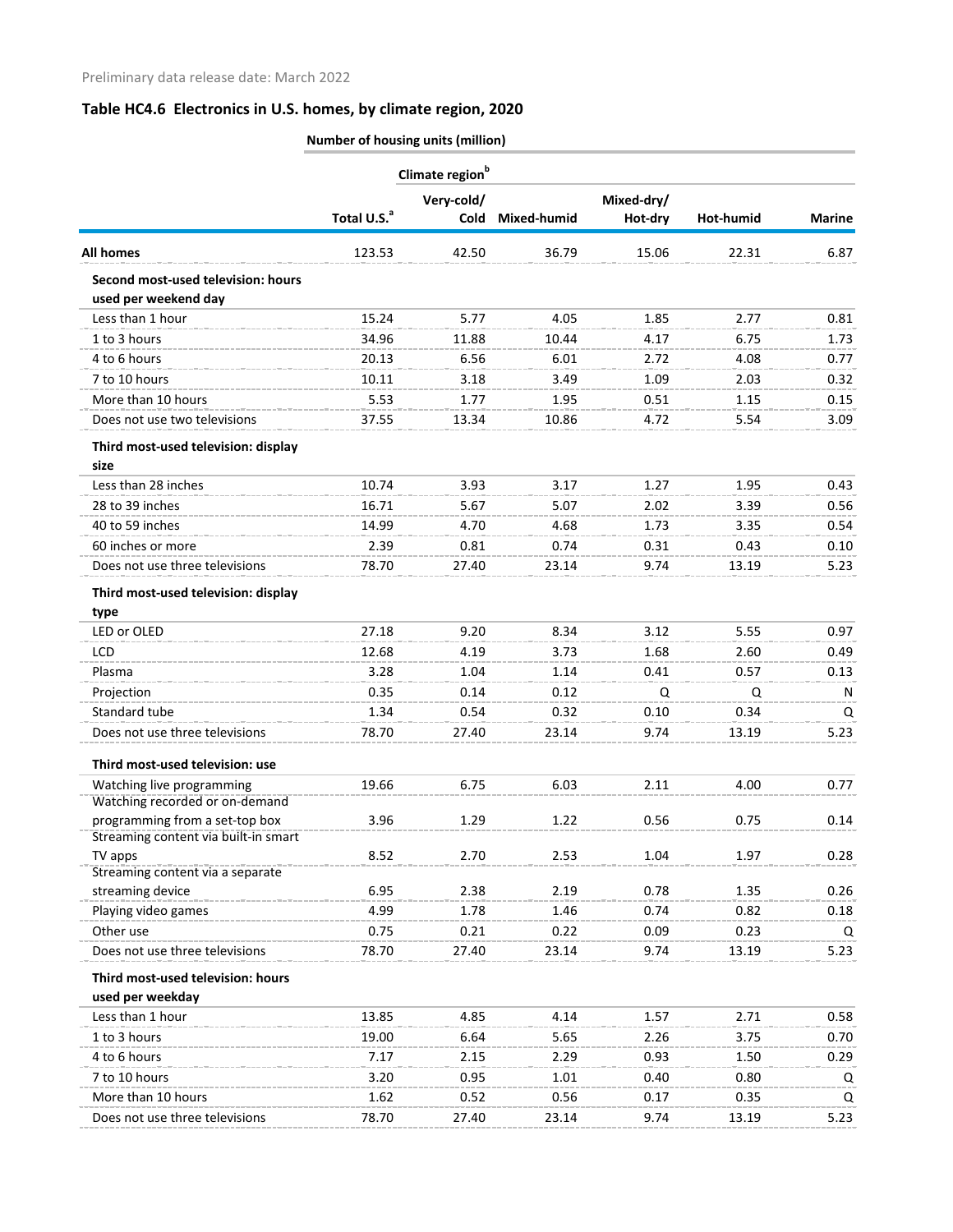|                                                                | Total U.S. <sup>a</sup> | Climate region <sup>b</sup> |             |            |           |               |
|----------------------------------------------------------------|-------------------------|-----------------------------|-------------|------------|-----------|---------------|
|                                                                |                         | Very-cold/                  |             | Mixed-dry/ |           |               |
|                                                                |                         | Cold                        | Mixed-humid | Hot-dry    | Hot-humid | <b>Marine</b> |
| <b>All homes</b>                                               | 123.53                  | 42.50                       | 36.79       | 15.06      | 22.31     | 6.87          |
| Third most-used television: hours                              |                         |                             |             |            |           |               |
| used per weekend day                                           |                         |                             |             |            |           |               |
| Less than 1 hour                                               | 13.47                   | 4.68                        | 3.98        | 1.48       | 2.73      | 0.59          |
| 1 to 3 hours                                                   | 17.12                   | 6.09                        | 5.00        | 2.12       | 3.31      | 0.60          |
| 4 to 6 hours                                                   | 8.28                    | 2.43                        | 2.77        | 1.16       | 1.64      | 0.28          |
| 7 to 10 hours                                                  | 3.77                    | 1.15                        | 1.20        | 0.37       | 0.92      | 0.12          |
| More than 10 hours                                             | 2.19                    | 0.76                        | 0.70        | 0.18       | 0.52      | Q             |
| Does not use three televisions                                 | 78.70                   | 27.40                       | 23.14       | 9.74       | 13.19     | 5.23          |
| <b>Number of cable or satellite boxes</b><br>without DVRs used |                         |                             |             |            |           |               |
| 0                                                              | 80.60                   | 27.43                       | 23.67       | 10.13      | 14.61     | 4.77          |
| 1                                                              | 24.18                   | 8.50                        | 7.22        | 2.93       | 4.06      | 1.47          |
| 2                                                              | 11.62                   | 4.27                        | 3.67        | 1.16       | 2.08      | 0.43          |
| 3 or more                                                      | 7.12                    | 2.30                        | 2.22        | 0.83       | 1.56      | 0.20          |
| Number of cable or satellite boxes                             |                         |                             |             |            |           |               |
| with DVRs used                                                 |                         |                             |             |            |           |               |
| 0                                                              | 81.63                   | 28.40                       | 24.40       | 9.92       | 14.37     | 4.54          |
| 1                                                              | 25.55                   | 9.09                        | 7.02        | 3.04       | 4.86      | 1.54          |
| 2                                                              | 9.36                    | 3.01                        | 2.89        | 1.22       | 1.73      | 0.51          |
| 3 or more                                                      | 6.99                    | 2.01                        | 2.48        | 0.87       | 1.35      | 0.28          |
| Number of separate DVRs used (not                              |                         |                             |             |            |           |               |
| part of cable or satellite box)                                |                         |                             |             |            |           |               |
| 0                                                              | 117.10                  | 40.35                       | 34.96       | 14.21      | 21.12     | 6.46          |
| 1                                                              | 4.56                    | 1.60                        | 1.21        | 0.56       | 0.92      | 0.27          |
| 2                                                              | 1.33                    | 0.39                        | 0.44        | 0.18       | 0.20      | 0.12          |
| 3 or more                                                      | 0.53                    | 0.16                        | 0.18        | 0.10       | Q         | Q             |
| Number of DVD or Blu-ray players                               |                         |                             |             |            |           |               |
| used                                                           |                         |                             |             |            |           |               |
| 0                                                              | 69.10                   | 22.55                       | 21.32       | 8.28       | 13.06     | 3.90          |
|                                                                | 40.79                   | 14.67                       | 11.39       | 5.34       | 7.10      | 2.29          |
| 2                                                              | 11.05                   | 4.35                        | 3.19        | 1.22       | 1.69      | 0.60          |
| 3 or more                                                      | 2.59                    | 0.94                        | 0.89        | 0.22       | 0.46      | 0.07          |
| <b>Number of VCRs used</b>                                     |                         |                             |             |            |           |               |
| 0                                                              | 104.82                  | 34.81                       | 31.38       | 12.98      | 19.57     | 6.08          |
|                                                                | 16.59                   | 6.92                        | 4.73        | 1.81       | 2.41      | 0.72          |
|                                                                | 1.79                    | 0.69                        | 0.54        | 0.21       | 0.28      | Q             |
| 3 or more                                                      | 0.32                    | 0.09                        | 0.14        | Q          | Q         | N             |

**Number of housing units (million)**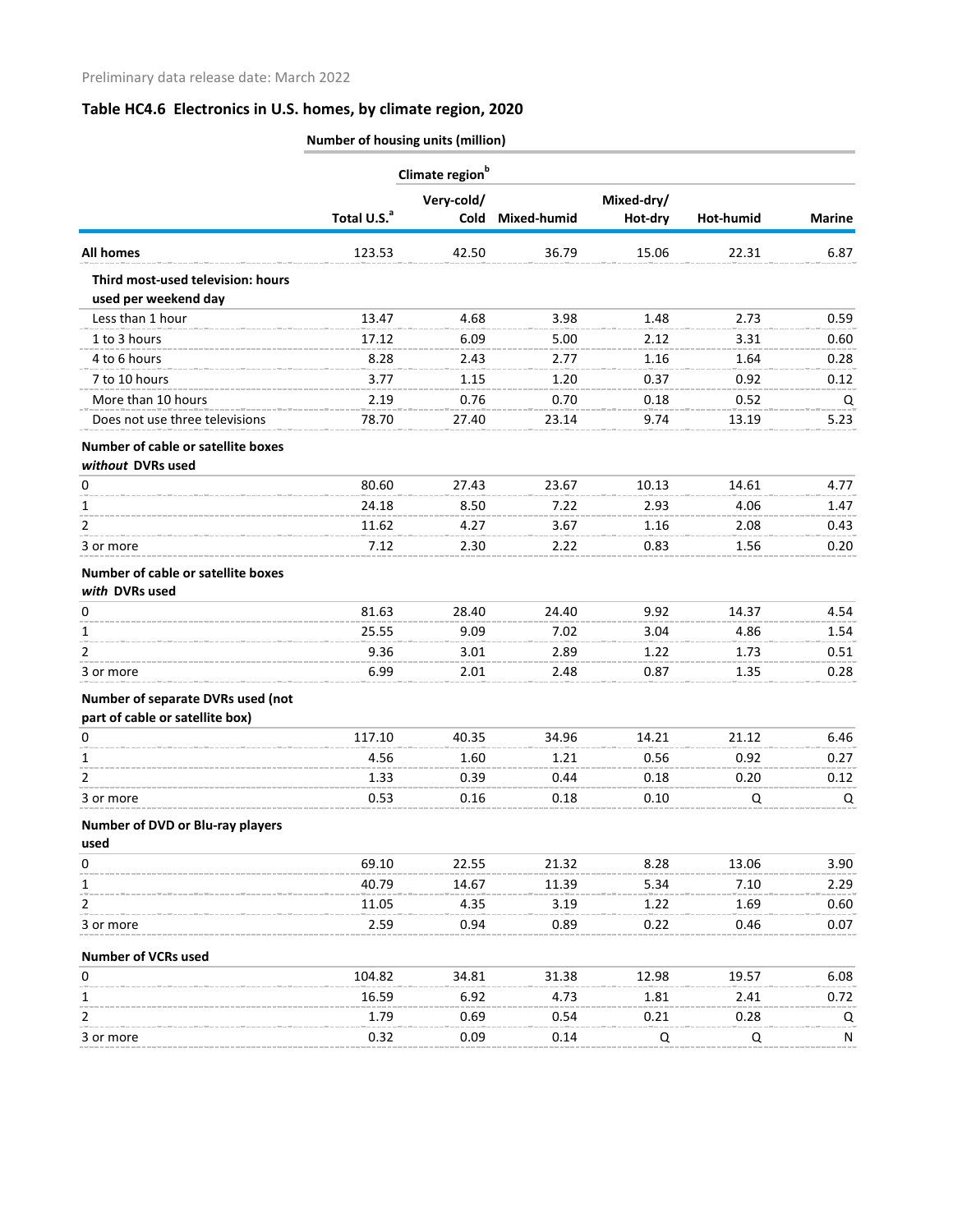|                                                     | Number of housing units (million) |            |                    |            |           |               |
|-----------------------------------------------------|-----------------------------------|------------|--------------------|------------|-----------|---------------|
|                                                     | Climate region <sup>b</sup>       |            |                    |            |           |               |
|                                                     |                                   | Very-cold/ |                    | Mixed-dry/ |           |               |
|                                                     | Total U.S. <sup>a</sup>           | Cold       | <b>Mixed-humid</b> | Hot-dry    | Hot-humid | <b>Marine</b> |
| <b>All homes</b>                                    | 123.53                            | 42.50      | 36.79              | 15.06      | 22.31     | 6.87          |
| <b>Number of internet streaming</b><br>devices used |                                   |            |                    |            |           |               |
| 0                                                   | 54.15                             | 19.53      | 16.12              | 6.20       | 9.25      | 3.05          |
| 1                                                   | 34.74                             | 11.32      | 10.27              | 4.73       | 6.15      | 2.27          |
| 2                                                   | 18.68                             | 6.23       | 5.37               | 2.42       | 3.77      | 0.88          |
|                                                     |                                   |            |                    |            |           |               |
| 3 or more                                           | 15.95                             | 5.42       | 5.04               | 1.70       | 3.13      | 0.66          |
| Number of home theater or audio                     |                                   |            |                    |            |           |               |
| systems used                                        |                                   |            |                    |            |           |               |
| 0                                                   | 92.93                             | 32.03      | 28.49              | 10.95      | 16.59     | 4.87          |
| 1                                                   | 25.81                             | 8.63       | 6.96               | 3.63       | 4.82      | 1.76          |
| 2                                                   | 4.17                              | 1.65       | 1.15               | 0.41       | 0.74      | 0.21          |
| 3 or more                                           | 0.63                              | 0.20       | 0.18               | Q          | 0.16      | Q             |
| Number of video game consoles used                  |                                   |            |                    |            |           |               |
| 0                                                   | 81.03                             | 27.74      | 24.35              | 9.43       | 14.84     | 4.68          |
| 1                                                   | 29.51                             | 10.08      | 8.63               | 3.95       | 5.30      | 1.56          |
| $\overline{2}$                                      | 9.59                              | 3.37       | 2.81               | 1.29       | 1.61      | 0.51          |
| 3 or more                                           | 3.40                              | 1.33       | 1.00               | 0.39       | 0.57      | 0.12          |
| Have internet access in the home                    |                                   |            |                    |            |           |               |
| Yes                                                 | 114.73                            | 39.37      | 33.71              | 14.31      | 20.74     | 6.61          |
| Pays cell phone company or                          |                                   |            |                    |            |           |               |
| internet service provider                           | 110.21                            | 37.79      | 32.39              | 13.74      | 19.94     | 6.34          |
| Does not pay cell phone company                     |                                   |            |                    |            |           |               |
| or internet service provider                        | 4.51                              | 1.57       | 1.32               | 0.56       | 0.79      | 0.27          |
| No                                                  | 8.80                              | 3.14       | 3.09               | 0.75       | 1.58      | 0.25          |
| <b>Number of smart speakers</b>                     |                                   |            |                    |            |           |               |
| 0                                                   | 84.23                             | 29.28      | 25.21              | 10.18      | 15.00     | 4.55          |
| 1                                                   | 20.09                             | 6.98       | 5.83               | 2.55       | 3.68      | 1.05          |
| 2                                                   | 9.62                              | 3.07       | 2.97               | 0.96       | 1.94      | 0.67          |
| 3 or more                                           | 9.59                              | 3.16       | 2.77               | 1.36       | 1.70      | 0.60          |
| <b>Smart speaker controls</b>                       |                                   |            |                    |            |           |               |
| Lighting                                            | 9.70                              | 3.31       | 2.73               | 1.30       | 1.73      | 0.64          |
| Temperature                                         | 5.40                              | 1.78       | 1.46               | 0.85       | 0.99      | 0.32          |
| Security system, cameras, or locks                  | 7.07                              | 2.13       | 1.91               | 1.14       | 1.47      | 0.42          |
| Television, set-top box, or streaming               |                                   |            |                    |            |           |               |
| device                                              | 9.30                              | 2.99       | 2.79               | 1.28       | 1.76      | 0.47          |
| Something else                                      | 0.77                              | 0.22       | 0.20               | 0.11       | 0.19      | Q             |
| Does not use smart speaker to control               |                                   |            |                    |            |           |               |
| devices                                             | 22.31                             | 7.48       | 6.71               | 2.62       | 4.19      | 1.32          |
| Does not have smart speaker                         | 84.23                             | 29.28      | 25.21              | 10.18      | 15.00     | 4.55          |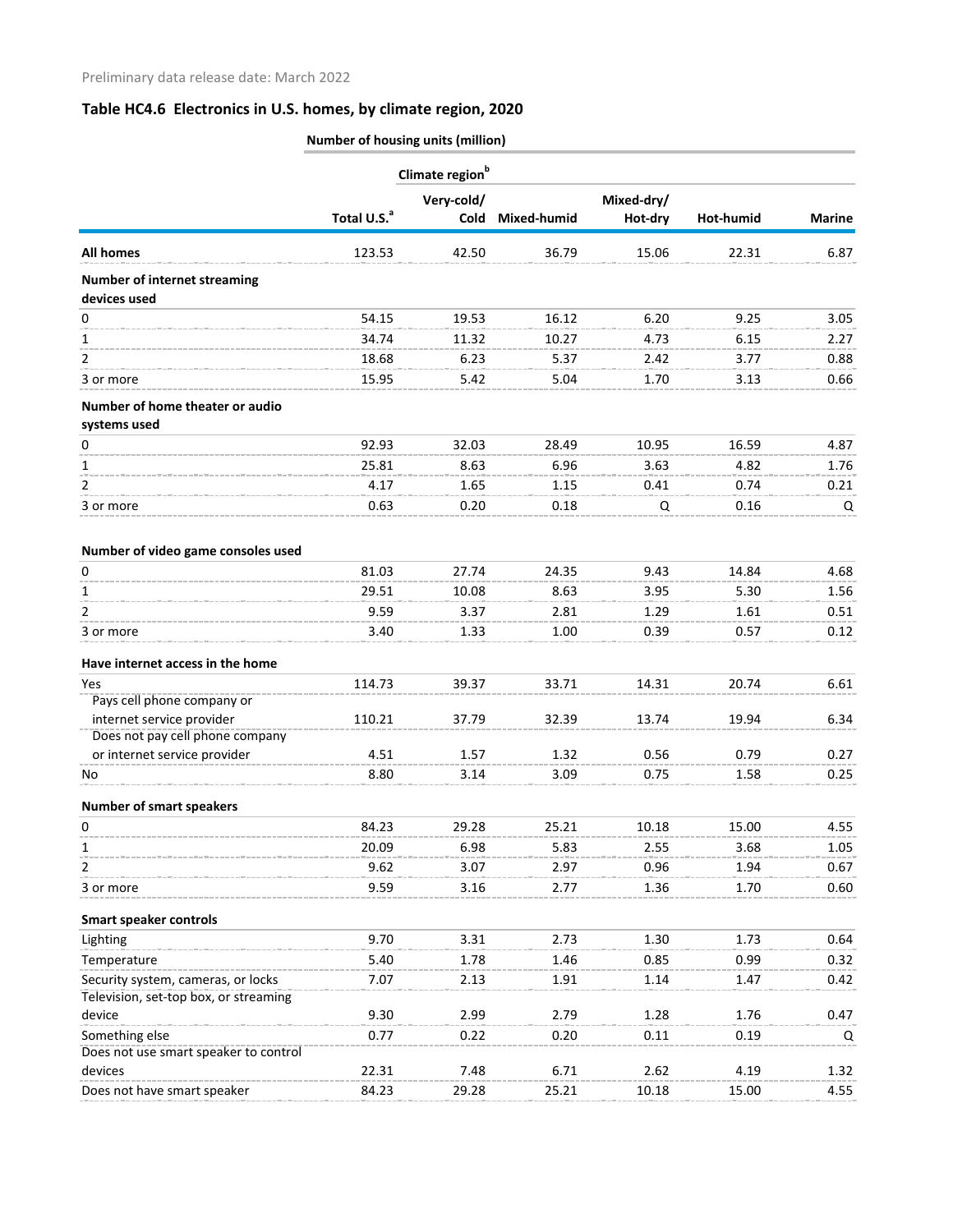|                                         | Number of housing units (million) |                             |                  |            |           |               |
|-----------------------------------------|-----------------------------------|-----------------------------|------------------|------------|-----------|---------------|
|                                         |                                   | Climate region <sup>b</sup> |                  |            |           |               |
|                                         |                                   | Very-cold/                  |                  | Mixed-dry/ |           |               |
|                                         | Total U.S. <sup>a</sup>           |                             | Cold Mixed-humid | Hot-dry    | Hot-humid | <b>Marine</b> |
| <b>All homes</b>                        | 123.53                            | 42.50                       | 36.79            | 15.06      | 22.31     | 6.87          |
| Number of desktop computers used        |                                   |                             |                  |            |           |               |
| 0                                       | 73.13                             | 25.27                       | 23.07            | 8.02       | 13.18     | 3.59          |
| 1                                       | 39.89                             | 14.01                       | 10.70            | 5.47       | 7.31      | 2.39          |
| 2                                       | 7.92                              | 2.42                        | 2.35             | 1.23       | 1.29      | 0.64          |
| 3 or more                               | 2.58                              | 0.80                        | 0.67             | 0.34       | 0.52      | 0.25          |
| Number of laptop computers used         |                                   |                             |                  |            |           |               |
| 0                                       | 31.34                             | 10.91                       | 9.73             | 3.56       | 5.89      | 1.26          |
| 1                                       | 44.71                             | 15.54                       | 13.03            | 5.27       | 8.32      | 2.55          |
| 2                                       | 28.21                             | 9.76                        | 8.26             | 3.59       | 4.94      | 1.66          |
| 3 or more                               | 19.27                             | 6.30                        | 5.78             | 2.64       | 3.16      | 1.39          |
| Number of tablets and e-readers<br>used |                                   |                             |                  |            |           |               |
| 0                                       | 50.01                             | 17.02                       | 15.62            | 5.72       | 9.22      | 2.42          |
| 1                                       | 39.90                             | 13.89                       | 11.63            | 4.99       | 7.10      | 2.28          |
| 2                                       | 22.27                             | 7.43                        | 6.57             | 2.77       | 4.13      | 1.36          |
| 3 or more                               | 11.36                             | 4.16                        | 2.97             | 1.59       | 1.85      | 0.80          |
| <b>Number of smartphones used</b>       |                                   |                             |                  |            |           |               |
| 0                                       | 14.76                             | 5.52                        | 4.66             | 1.52       | 2.49      | 0.57          |
| 1                                       | 30.98                             | 11.05                       | 9.35             | 3.47       | 5.45      | 1.66          |
| 2                                       | 46.13                             | 16.05                       | 13.73            | 5.35       | 8.30      | 2.70          |
| 3 or more                               | 31.66                             | 9.89                        | 9.05             | 4.73       | 6.07      | 1.94          |
| Number of other cell phones used        |                                   |                             |                  |            |           |               |
| 0                                       | 101.09                            | 34.39                       | 29.74            | 12.48      | 18.42     | 6.06          |
| 1                                       | 14.79                             | 5.58                        | 4.76             | 1.60       | 2.25      | 0.60          |
| 2                                       | 5.08                              | 1.78                        | 1.44             | 0.55       | 1.13      | 0.18          |
| 3 or more                               | 2.57                              | 0.76                        | 0.84             | 0.43       | 0.52      | Q             |
| Number of printers, scanners,           |                                   |                             |                  |            |           |               |
| copiers, or fax machines                |                                   |                             |                  |            |           |               |
| 0                                       | 44.08                             | 15.10                       | 14.13            | 4.89       | 8.10      | 1.86          |
| 1                                       | 68.40                             | 23.74                       | 19.56            | 8.77       | 12.14     | 4.18          |
| $\overline{2}$                          | 9.41                              | 3.17                        | 2.63             | 1.14       | 1.73      | 0.74          |
| 3 or more                               | 1.63                              | 0.49                        | 0.47             | 0.25       | 0.33      | 0.09          |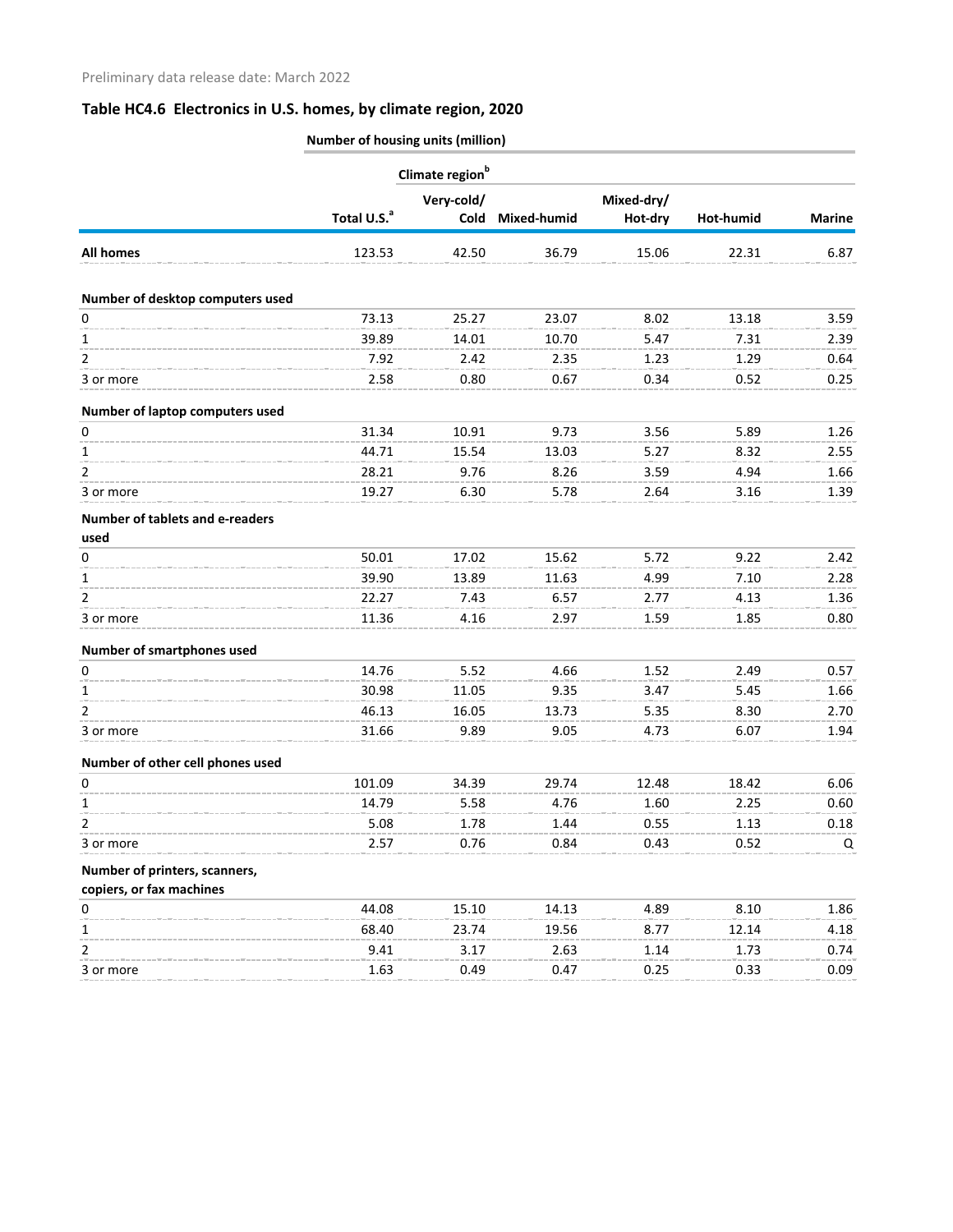|                  |                         | Number of housing units (million) |                  |                       |           |               |  |
|------------------|-------------------------|-----------------------------------|------------------|-----------------------|-----------|---------------|--|
|                  |                         | Climate region <sup>b</sup>       |                  |                       |           |               |  |
|                  | Total U.S. <sup>a</sup> | Very-cold/                        | Cold Mixed-humid | Mixed-dry/<br>Hot-dry | Hot-humid | <b>Marine</b> |  |
| <b>All homes</b> | 123.53                  | 42.50                             | 36.79            | 15.06                 | 22.31     | 6.87          |  |

Source: U.S. Energy Information Administration, Office of Energy Demand and Integrated Statistics, Form EIA-457A of the *2020 Residential Energy Consumption Survey*

Notes: Because of rounding, data may not sum to totals. See RECS Terminology for definition of terms used in these tables.

<sup>a</sup> Total U.S. includes all primary occupied housing units in the 50 states and the District of Columbia. Vacant housing units, seasonal units, second homes, military houses, and group quarters are excluded.

<sup>b</sup> The Building America program, sponsored by the U.S. Department of Energy's Office of Energy Efficiency and Renewable Energy (EERE), created these climate regions. We combined climate regions for this publication. The Subarctic region is included with data for Very-cold and Cold.

Q = Data withheld because either the relative standard error (RSE) was greater than 50% or fewer than 10 households in reporting sample. N = No households in reporting sample.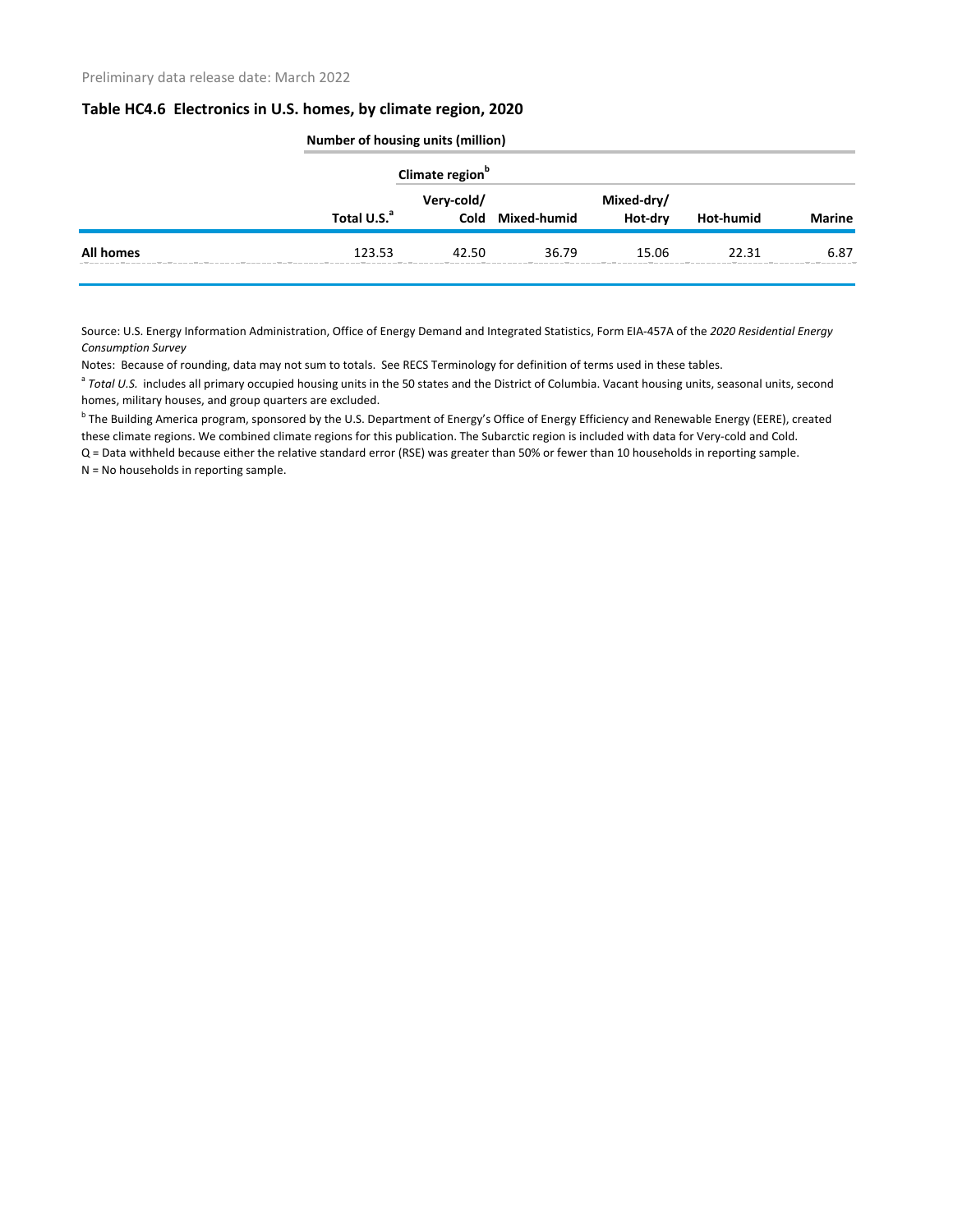|                                                 |                         | Climate region <sup>b</sup> |             |            |           |               |
|-------------------------------------------------|-------------------------|-----------------------------|-------------|------------|-----------|---------------|
|                                                 |                         | Very-cold/                  |             | Mixed-dry/ |           |               |
|                                                 | Total U.S. <sup>a</sup> | Cold                        | Mixed-humid | Hot-dry    | Hot-humid | <b>Marine</b> |
| <b>All homes</b>                                | 0.00                    | 0.54                        | 0.77        | 1.23       | 0.69      | 2.39          |
| Number of televisions used                      |                         |                             |             |            |           |               |
| 0                                               | 5.40                    | 7.94                        | 8.13        | 18.59      | 18.79     | 14.26         |
| 1                                               | 1.33                    | 2.02                        | 2.72        | 4.49       | 3.88      | 4.62          |
| 2                                               | 1.22                    | 2.08                        | 2.15        | 3.75       | 3.18      | 4.98          |
| 3                                               | 1.60                    | 2.51                        | 2.98        | 5.75       | 3.46      | 8.53          |
| 4                                               | 2.54                    | 4.41                        | 4.02        | 7.70       | 6.16      | 14.50         |
| 5 or more                                       | 3.59                    | 4.77                        | 5.06        | 11.17      | 7.82      | 19.12         |
| Most-used television: display size              |                         |                             |             |            |           |               |
| Less than 28 inches                             | 3.09                    | 5.32                        | 6.65        | 11.54      | 10.53     | 16.99         |
| 28 to 39 inches                                 | 1.66                    | 2.84                        | 2.97        | 5.87       | 4.17      | 7.78          |
| 40 to 59 inches                                 | 0.77                    | 1.45                        | 1.52        | 2.76       | 2.16      | 3.74          |
| 60 inches or more                               | 1.56                    | 3.48                        | 3.04        | 3.38       | 3.49      | 6.93          |
| Does not use a television                       | 5.40                    | 7.94                        | 8.13        | 18.59      | 18.79     | 14.26         |
| Most-used television: display type              |                         |                             |             |            |           |               |
| LED or OLED                                     | 0.66                    | 1.09                        | 1.28        | 2.21       | 2.03      | 3.84          |
| LCD                                             | 1.49                    | 2.65                        | 2.57        | 4.70       | 4.73      | 7.51          |
| Plasma                                          | 2.67                    | 4.97                        | 5.02        | 7.16       | 6.60      | 13.26         |
| Projection                                      | 11.15                   | 19.55                       | 30.55       | 28.21      | 29.16     | 48.97         |
| Standard tube                                   | 8.18                    | 10.37                       | 11.49       | 26.15      | 22.01     | 34.44         |
| Does not use a television                       | 5.40                    | 7.94                        | 8.13        | 18.59      | 18.79     | 14.26         |
|                                                 |                         |                             |             |            |           |               |
| Most-used television: use                       |                         |                             |             |            |           |               |
| Watching live programming                       | 0.80                    | 1.55                        | 1.78        | 2.97       | 2.30      | 5.16          |
| Watching recorded or on-demand                  |                         |                             |             |            |           |               |
| programming from a set-top box                  | 2.66                    | 3.52                        | 4.93        | 6.82       | 6.89      | 10.13         |
| Streaming content via built-in smart<br>TV apps | 1.38                    | 3.16                        | 2.86        | 4.70       | 3.72      | 6.16          |
| Streaming content via a separate                |                         |                             |             |            |           |               |
| streaming device                                | 2.20                    | 3.16                        | 4.12        | 6.63       | 5.68      | 7.90          |
| Playing video games                             | 5.01                    | 8.85                        | 9.18        | 17.15      | 12.04     | 24.16         |
| Other use                                       | 8.47                    | 15.61                       | 13.55       | 32.03      | 25.10     | 34.61         |
| Does not use a television                       | 5.40                    | 7.94                        | 8.13        | 18.59      | 18.79     | 14.26         |
| Most-used television: hours used                |                         |                             |             |            |           |               |
| per weekday                                     |                         |                             |             |            |           |               |
| Less than 1 hour                                | 5.31                    | 7.61                        | 7.58        | 16.92      | 13.03     | 15.83         |
| 1 to 3 hours                                    | 1.61                    | 2.43                        | 2.65        | 5.23       | 3.54      | 5.61          |
| 4 to 6 hours                                    | 1.37                    | 2.03                        | 2.20        | 4.11       | 3.34      | 5.36          |
| 7 to 10 hours                                   | 1.74                    | 2.72                        | 3.52        | 5.63       | 5.42      | 8.29          |
| More than 10 hours                              | 2.20                    | 3.55                        | 3.48        | 6.36       | 5.07      | 12.39         |
| Does not use a television                       | 5.40                    | 7.94                        | 8.13        | 18.59      | 18.79     | 14.26         |
|                                                 |                         |                             |             |            |           |               |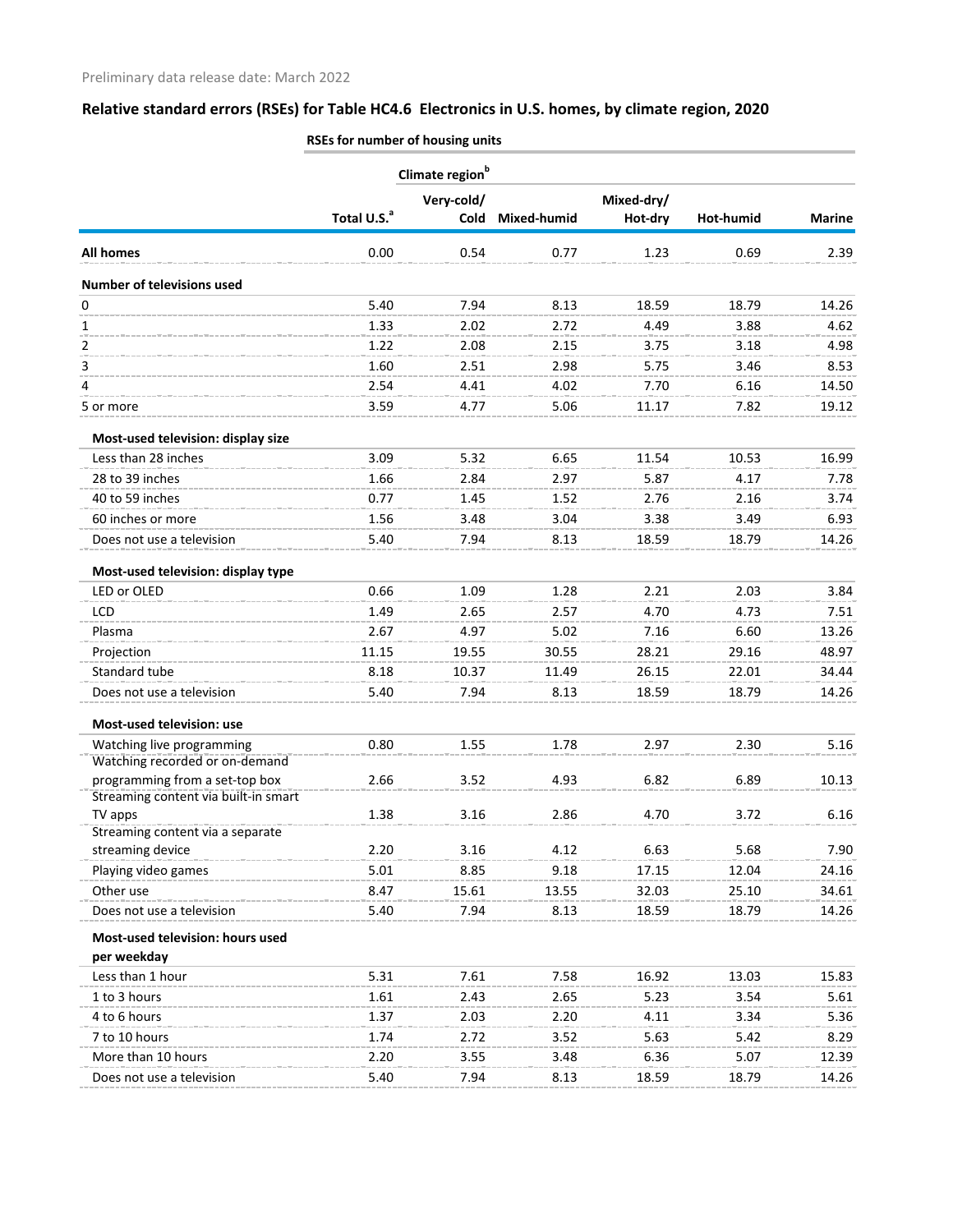|                                                                        | Climate region <sup>b</sup> |              |              |            |               |               |
|------------------------------------------------------------------------|-----------------------------|--------------|--------------|------------|---------------|---------------|
|                                                                        |                             | Very-cold/   |              | Mixed-dry/ |               |               |
|                                                                        | Total U.S. <sup>a</sup>     | Cold         | Mixed-humid  | Hot-dry    | Hot-humid     | <b>Marine</b> |
| <b>All homes</b>                                                       | 0.00                        | 0.54         | 0.77         | 1.23       | 0.69          | 2.39          |
| Most-used television: hours used<br>per weekend day                    |                             |              |              |            |               |               |
| Less than 1 hour                                                       | 5.16                        | 8.87         | 8.42         | 13.08      | 13.38         | 17.20         |
| 1 to 3 hours                                                           | 1.74                        | 3.07         | 3.21         | 6.42       | 4.40          | 7.54          |
| 4 to 6 hours                                                           | 1.31                        | 2.20         | 2.12         | 3.78       | 3.20          | 5.97          |
| 7 to 10 hours                                                          | 1.47                        | 2.50         | 2.35         | 3.37       | 4.07          | 7.64          |
| More than 10 hours                                                     | 1.90                        | 3.13         | 2.73         | 5.40       | 4.40          | 9.76          |
| Does not use a television                                              | 5.40                        | 7.94         | 8.13         | 18.59      | 18.79         | 14.26         |
| Second most-used television:                                           |                             |              |              |            |               |               |
| display size                                                           |                             |              |              |            |               |               |
| Less than 28 inches                                                    | 2.39                        | 3.35         | 4.34         | 8.14       | 6.91          | 11.99         |
| 28 to 39 inches                                                        | 1.52                        | 1.98         | 2.59         | 5.39       | 3.49          | 7.10          |
| 40 to 59 inches                                                        | 1.19                        | 2.15         | 2.29         | 4.42       | 3.29          | 5.64          |
| 60 inches or more                                                      | 3.65                        | 5.22         | 6.00         | 10.16      | 8.24          | 15.28         |
| Does not use two televisions                                           | 1.26                        | 1.71         | 2.44         | 4.24       | 3.71          | 4.09          |
| Second most-used television:                                           |                             |              |              |            |               |               |
| display type                                                           |                             |              |              |            |               |               |
| LED or OLED                                                            | 1.08                        | 1.78         | 1.89         | 3.55       | 3.03          | 5.02          |
| <b>LCD</b>                                                             | 1.85                        | 2.88         | 3.15         | 5.14       | 4.79          | 6.21          |
| Plasma                                                                 | 3.66                        | 5.66         | 6.06         | 11.86      | 9.40          | 19.62         |
| Projection                                                             | 11.64                       | 26.16        | 20.51        | 33.93      | 28.96         | 100.23        |
| Standard tube                                                          | 5.98                        | 9.49         | 8.08         | 27.83      | 15.30         | 31.38         |
| Does not use two televisions                                           | 1.26                        | 1.71         | 2.44         | 4.24       | 3.71          | 4.09          |
| Second most-used television: use                                       |                             |              |              |            |               |               |
| Watching live programming                                              | 1 22                        | 2.08         | 1.77         | 3.89       | 2.87          | 7.03          |
| Watching recorded or on-demand                                         |                             |              |              |            |               |               |
| programming from a set-top box<br>Streaming content via built-in smart | 2.51                        | 4.72         | 4.38         | 8.75       | 7.17          | 12.29         |
| TV apps                                                                | 2.10                        | 3.49         | 3.83         | 6.38       | 4.75          | 11.38         |
| Streaming content via a separate                                       |                             |              |              |            |               |               |
| streaming device                                                       | 2.27                        | 3.89         | 4.72         | 7.54       | 7.24          | 13.30         |
| Playing video games                                                    | 3.10                        | 5.35         | 5.66         | 11.92      | 7.51          | 13.49         |
| Other use                                                              | 8.26                        | 15.79        | 14.62        | 24.04      | 25.90         | 37.48         |
| Does not use two televisions                                           | 1.26                        | 1.71         | 2.44         | 4.24       | 3.71          | 4.09          |
| Second most-used television: hours<br>used per weekday                 |                             |              |              |            |               |               |
| Less than 1 hour                                                       | 1.98                        | 2.75         | 3.94         | 7.56       | 5.38          | 10.58         |
| 1 to 3 hours                                                           | 1.27                        | 2.07         | 2.31         | 3.93       | 2.69          | 5.27          |
| 4 to 6 hours                                                           | 1.94                        | 2.74         | 3.02         | 6.17       | 4.98          | 11.53         |
| 7 to 10 hours                                                          | 2.94                        | 6.65         | 4.73         | 8.90       | 7.01          | 17.20         |
|                                                                        |                             |              |              | 15.26      |               |               |
| More than 10 hours                                                     | 4.88<br>1.26                | 9.57<br>1.71 | 7.63<br>2.44 | 4.24       | 10.71<br>3.71 | 24.78<br>4.09 |
| Does not use two televisions                                           |                             |              |              |            |               |               |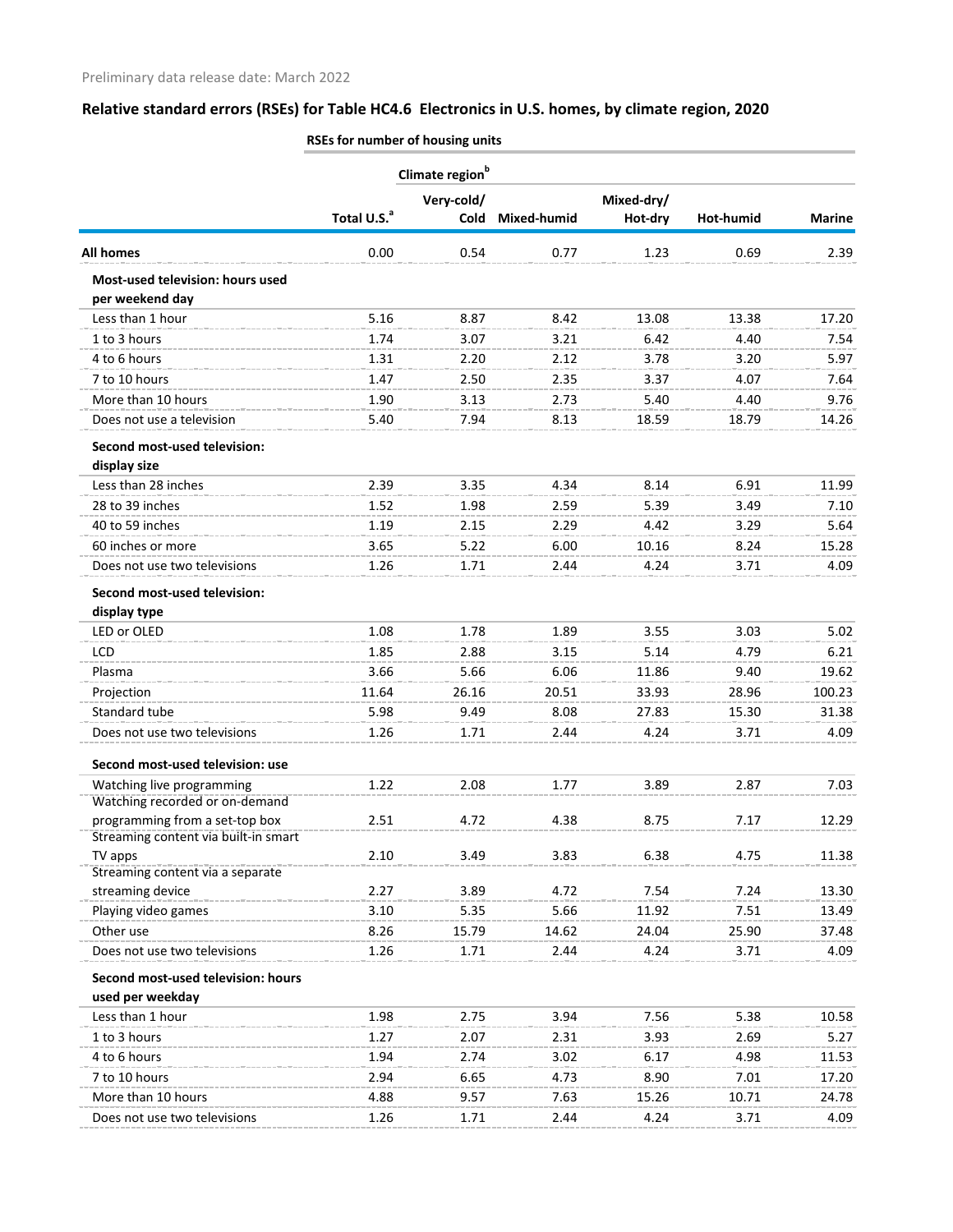|                                                                        | Climate region <sup>b</sup> |              |             |            |              |               |
|------------------------------------------------------------------------|-----------------------------|--------------|-------------|------------|--------------|---------------|
|                                                                        |                             | Very-cold/   |             | Mixed-dry/ |              |               |
|                                                                        | Total U.S. <sup>a</sup>     | Cold         | Mixed-humid | Hot-dry    | Hot-humid    | <b>Marine</b> |
| <b>All homes</b>                                                       | 0.00                        | 0.54         | 0.77        | 1.23       | 0.69         | 2.39          |
| Second most-used television: hours<br>used per weekend day             |                             |              |             |            |              |               |
| Less than 1 hour                                                       | 2.14                        | 3.50         | 4.79        | 7.19       | 5.32         | 10.48         |
| 1 to 3 hours                                                           | 1.39                        | 2.47         | 2.13        | 4.42       | 3.10         | 6.01          |
| 4 to 6 hours                                                           | 1.96                        | 3.42         | 3.20        | 5.84       | 5.12         | 10.65         |
| 7 to 10 hours                                                          | 2.58                        | 5.28         | 5.17        | 10.04      | 6.80         | 18.72         |
| More than 10 hours                                                     | 4.80                        | 8.50         | 6.34        | 14.17      | 10.11        | 25.20         |
| Does not use two televisions                                           | 1.26                        | 1.71         | 2.44        | 4.24       | 3.71         | 4.09          |
| Third most-used television: display<br>size                            |                             |              |             |            |              |               |
| Less than 28 inches                                                    | 2.74                        | 4.56         | 4.60        | 10.28      | 7.51         | 13.13         |
| 28 to 39 inches                                                        | 1.77                        | 3.11         | 4.60        | 6.78       | 5.79         | 13.59         |
| 40 to 59 inches                                                        | 2.05                        | 3.35         | 3.56        | 7.80       | 5.15         | 10.59         |
| 60 inches or more                                                      | 6.16                        | 9.33         | 9.71        | 20.66      | 14.40        | 28.71         |
| Does not use three televisions                                         | 0.55                        | 0.98         | 1.30        | 2.03       | 1.81         | 2.94          |
| Third most-used television: display                                    |                             |              |             |            |              |               |
| type                                                                   |                             |              |             |            |              |               |
| LED or OLED                                                            | 1.58                        | 2.33         | 2.80        | 4.49       | 4.22         | 9.60          |
| <b>LCD</b>                                                             | 2.01                        | 3.73         | 3.73        | 6.93       | 5.38         | 11.56         |
| Plasma                                                                 | 5.52                        | 9.20         | 8.43        | 19.54      | 14.28        | 26.57         |
| Projection                                                             | 13.80                       | 26.08        | 21.73       | 86.47      | 31.79        | 0.00          |
| Standard tube                                                          | 8.13                        | 11.65        | 12.48       | 34.00      | 16.10        | 46.79         |
| Does not use three televisions                                         | 0.55                        | 0.98         | 1.30        | 2.03       | 1.81         | 2.94          |
| Third most-used television: use                                        |                             |              |             |            |              |               |
| Watching live programming                                              | 1.68                        | 3.01         | 3.04        | 6.13       | 4 29         | 10.28         |
| Watching recorded or on-demand                                         |                             |              |             |            |              |               |
| programming from a set-top box<br>Streaming content via built-in smart | 4.61                        | 8.07         | 7.93        | 13.23      | 12.19        | 19.96         |
| TV apps                                                                | 2.98                        | 4.95         | 5.54        | 8.51       | 6.80         | 17.29         |
| Streaming content via a separate                                       |                             |              |             |            |              |               |
| streaming device                                                       | 3.63                        | 5.63         | 6.29        | 10.43      | 8.94         | 16.74         |
| Playing video games                                                    | 3.90                        | 6.71         | 7.18        | 11.04      | 10.97        | 19.41         |
| Other use                                                              | 8.68                        | 18.62        | 15.23       | 36.17      | 18.77        | 100.32        |
| Does not use three televisions                                         | 0.55                        | 0.98         | 1.30        | 2.03       | 1.81         | 2.94          |
| Third most-used television: hours                                      |                             |              |             |            |              |               |
| used per weekday                                                       |                             |              |             |            |              |               |
| Less than 1 hour                                                       | 2.17                        | 3.61         | 4.26        | 7.34       | 5.94         | 11.27         |
| 1 to 3 hours<br>4 to 6 hours                                           | 1.82<br>3.20                | 2.59<br>5.04 | 3.13        | 6.58       | 4.88<br>9.44 | 9.82          |
|                                                                        |                             |              | 4.87        | 10.43      |              | 17.27         |
| 7 to 10 hours                                                          | 5.57                        | 9.92         | 8.61        | 16.43      | 11.95        | 40.74         |
| More than 10 hours                                                     | 8.34                        | 13.84        | 12.39       | 28.96      | 15.51        | 50.43         |
| Does not use three televisions                                         | 0.55                        | 0.98         | 1.30        | 2.03       | 1.81         | 2.94          |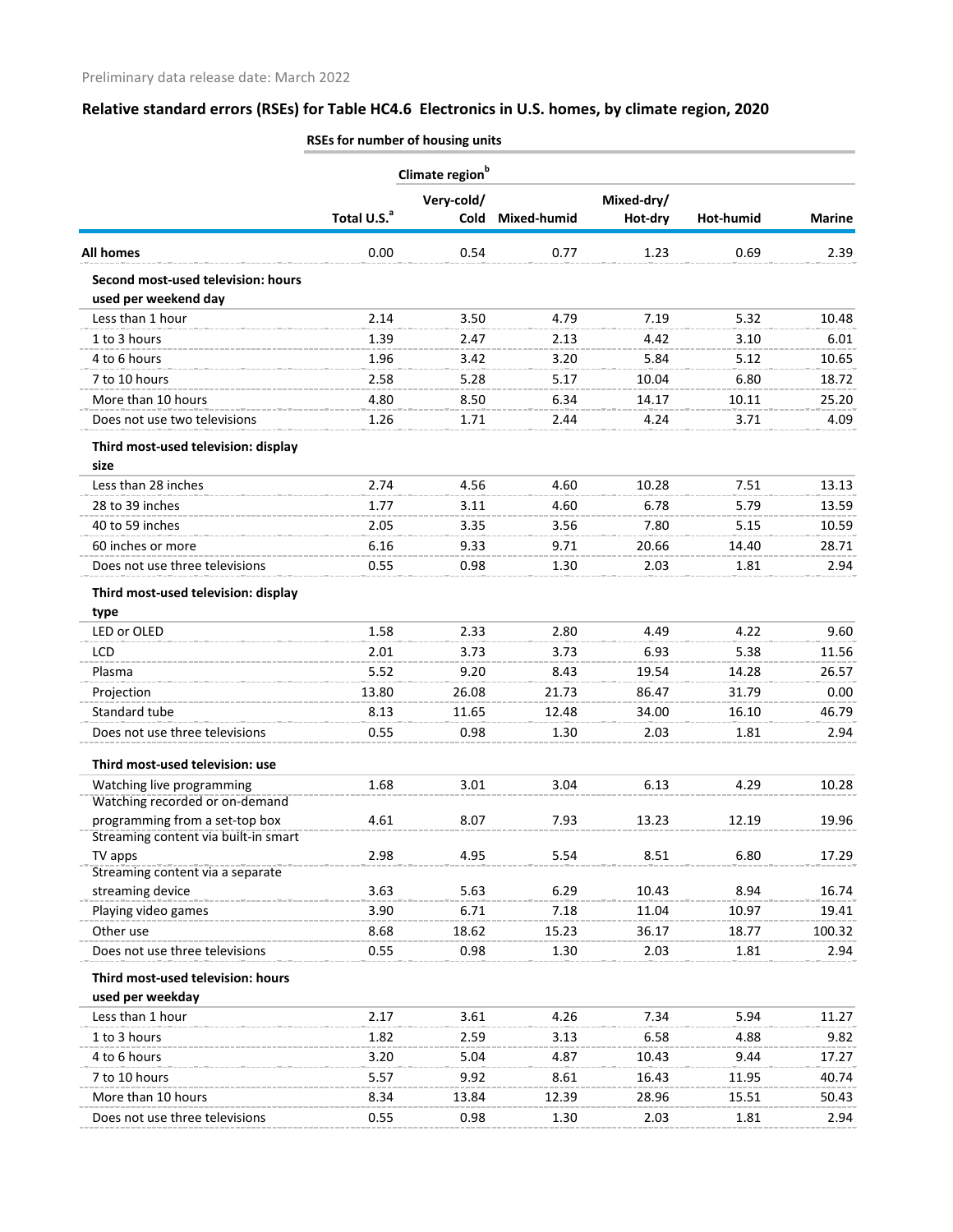|                                                           |                         | Climate region <sup>b</sup> |             |            |           |               |
|-----------------------------------------------------------|-------------------------|-----------------------------|-------------|------------|-----------|---------------|
|                                                           |                         | Very-cold/                  |             | Mixed-dry/ |           |               |
|                                                           | Total U.S. <sup>a</sup> | Cold                        | Mixed-humid | Hot-dry    | Hot-humid | <b>Marine</b> |
| <b>All homes</b>                                          | 0.00                    | 0.54                        | 0.77        | 1.23       | 0.69      | 2.39          |
| Third most-used television: hours<br>used per weekend day |                         |                             |             |            |           |               |
| Less than 1 hour                                          | 2.16                    | 3.72                        | 4.40        | 5.96       | 5.93      | 11.51         |
| 1 to 3 hours                                              | 2.14                    | 2.86                        | 3.30        | 6.92       | 5.28      | 11.27         |
| 4 to 6 hours                                              | 2.93                    | 5.14                        | 4.85        | 10.01      | 8.84      | 16.71         |
| 7 to 10 hours                                             | 4.75                    | 8.44                        | 7.93        | 18.69      | 10.09     | 27.39         |
| More than 10 hours                                        | 6.54                    | 10.22                       | 9.63        | 25.28      | 14.88     | 50.17         |
| Does not use three televisions                            | 0.55                    | 0.98                        | 1.30        | 2.03       | 1.81      | 2.94          |
| Number of cable or satellite boxes                        |                         |                             |             |            |           |               |
| without DVRs used                                         |                         |                             |             |            |           |               |
| 0                                                         | 0.66                    | 1.19                        | 1.19        | 1.79       | 1.83      | 3.67          |
| 1                                                         | 1.99                    | 3.00                        | 3.21        | 5.64       | 4.74      | 7.15          |
| 2                                                         | 2.86                    | 4.24                        | 4.26        | 8.10       | 8.12      | 14.08         |
| 3 or more                                                 | 3.88                    | 5.47                        | 5.92        | 9.39       | 8.55      | 20.92         |
| Number of cable or satellite boxes<br>with DVRs used      |                         |                             |             |            |           |               |
| 0                                                         | 0.60                    | 0.93                        | 1.18        | 2.39       | 1.92      | 3.44          |
| 1                                                         | 1.75                    | 1.98                        | 3.14        | 5.41       | 4.53      | 8.12          |
| 2                                                         | 3.25                    | 5.82                        | 5.47        | 9.02       | 6.60      | 11.85         |
| 3 or more                                                 | 2.88                    | 6.10                        | 5.61        | 9.12       | 7.17      | 19.16         |
| Number of separate DVRs used (not                         |                         |                             |             |            |           |               |
| part of cable or satellite box)                           |                         |                             |             |            |           |               |
| 0                                                         | 0.18                    | 0.62                        | 0.80        | 1.31       | 0.79      | 2.61          |
| 1                                                         | 3.71                    | 6.22                        | 7.21        | 10.15      | 8.71      | 17.30         |
| 2                                                         | 9.81                    | 14.50                       | 13.39       | 28.37      | 22.31     | 28.26         |
| 3 or more                                                 | 14.89                   | 22.56                       | 19.25       | 28.96      | 39.22     | 70.97         |
| Number of DVD or Blu-ray players                          |                         |                             |             |            |           |               |
| used                                                      |                         |                             |             |            |           |               |
| 0                                                         | 0.69                    | 1.17                        | 1.38        | 2.66       | 1.75      | 4.17          |
| 1                                                         | 1.12                    | 1.89                        | 1.73        | 3.98       | 2.90      | 5.04          |
| 2                                                         | 2.69                    | 3.98                        | 4.44        | 8.98       | 8.38      | 11.08         |
| 3 or more                                                 | 5.23                    | 8.17                        | 8.73        | 18.70      | 10.72     | 28.30         |
| <b>Number of VCRs used</b>                                |                         |                             |             |            |           |               |
| 0                                                         | 0.38                    | 0.83                        | 0.85        | 1.58       | 1.15      | 2.72          |
| 1                                                         | 2.28                    | 3.24                        | 3.54        | 8.06       | 6.38      | 11.21         |
| 2                                                         | 6.96                    | 9.43                        | 13.59       | 21.30      | 19.99     | 31.90         |
| 3 or more                                                 | 15.47                   | 29.63                       | 22.26       | 47.27      | 63.30     | 0.00          |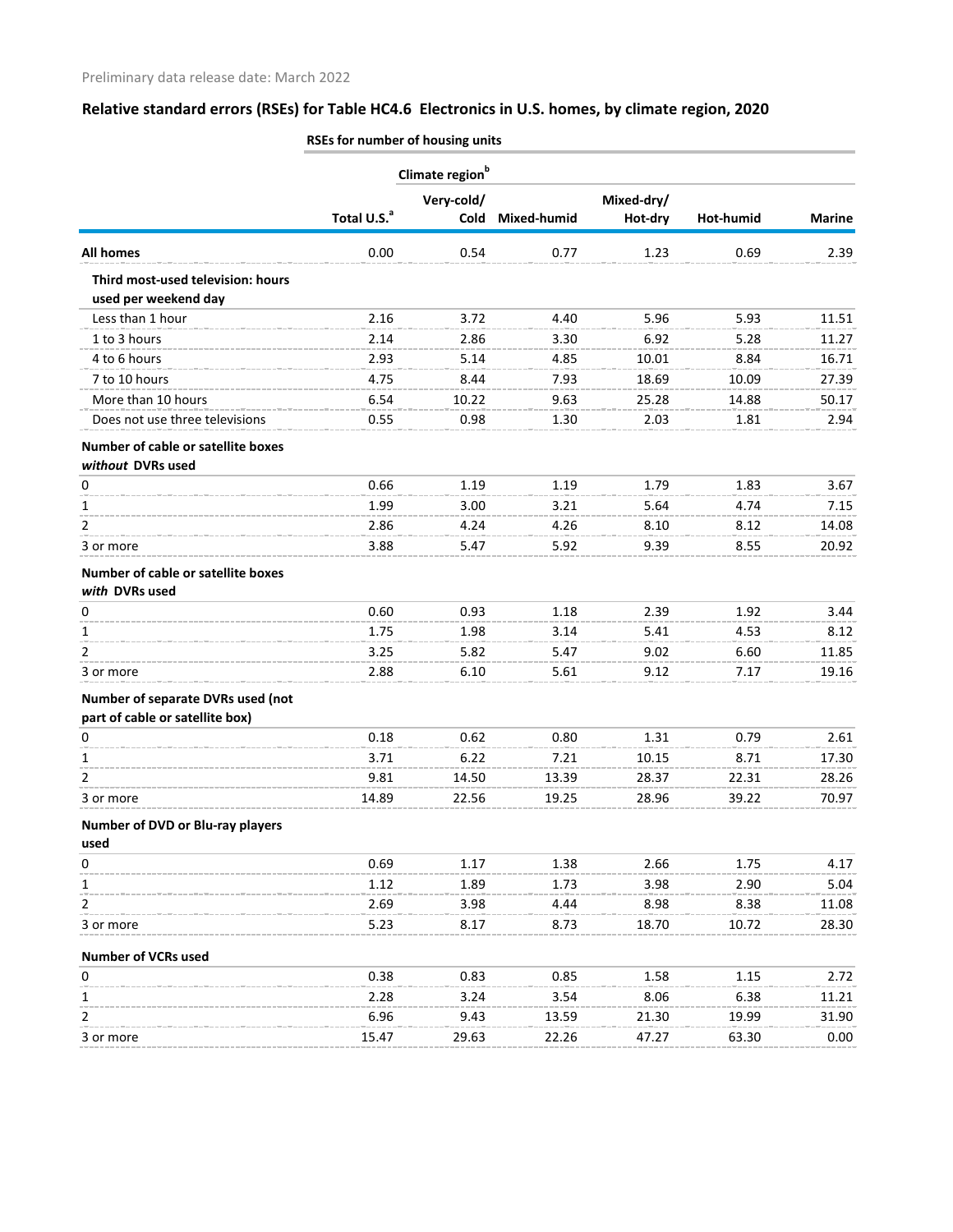|                                                     | Climate region <sup>b</sup> |            |             |            |           |               |
|-----------------------------------------------------|-----------------------------|------------|-------------|------------|-----------|---------------|
|                                                     |                             | Very-cold/ |             | Mixed-dry/ |           |               |
|                                                     | Total U.S. <sup>a</sup>     | Cold       | Mixed-humid | Hot-dry    | Hot-humid | <b>Marine</b> |
| <b>All homes</b>                                    | 0.00                        | 0.54       | 0.77        | 1.23       | 0.69      | 2.39          |
| <b>Number of internet streaming</b><br>devices used |                             |            |             |            |           |               |
| 0                                                   | 0.93                        | 1.44       | 2.04        | 3.14       | 2.69      | 5.11          |
| 1                                                   | 1.29                        | 2.48       | 2.51        | 3.70       | 3.51      | 6.24          |
| 2                                                   | 1.96                        | 2.63       | 3.22        | 5.67       | 4.55      | 8.75          |
| 3 or more                                           | 2.04                        | 2.98       | 3.74        | 6.78       | 5.43      | 10.03         |
|                                                     |                             |            |             |            |           |               |
| Number of home theater or audio<br>systems used     |                             |            |             |            |           |               |
| 0                                                   | 0.43                        | 0.86       | 1.06        | 2.11       | 1.39      | 3.67          |
| 1                                                   | 1.53                        | 2.73       | 3.38        | 4.94       | 3.27      | 6.70          |
| 2                                                   | 4.18                        | 6.21       | 8.46        | 13.45      | 11.94     | 22.07         |
| 3 or more                                           | 12.65                       | 25.17      | 21.20       | 33.75      | 25.05     | 58.19         |
|                                                     |                             |            |             |            |           |               |
| Number of video game consoles used                  |                             |            |             |            |           |               |
| 0                                                   | 0.58                        | 1.19       | 1.36        | 2.35       | 1.48      | 3.52          |
| 1                                                   | 1.56                        | 2.30       | 3.02        | 4.54       | 3.62      | 6.16          |
| $\overline{2}$                                      | 2.83                        | 4.52       | 5.03        | 8.43       | 7.69      | 11.37         |
| 3 or more                                           | 4.86                        | 7.68       | 8.05        | 15.08      | 15.04     | 25.88         |
| Have internet access in the home                    |                             |            |             |            |           |               |
| Yes                                                 | 0.20                        | 0.66       | 0.88        | 1.42       | 0.90      | 2.54          |
| Pays cell phone company or                          |                             |            |             |            |           |               |
| internet service provider                           | 0.27                        | 0.74       | 0.90        | 1.65       | 1.01      | 2.82          |
| Does not pay cell phone company                     |                             |            |             |            |           |               |
| or internet service provider                        | 4.19                        | 7.78       | 7.93        | 13.31      | 10.99     | 16.49         |
| No                                                  | 2.64                        | 5.37       | 4.53        | 12.69      | 8.35      | 21.44         |
| <b>Number of smart speakers</b>                     |                             |            |             |            |           |               |
| 0                                                   | 0.49                        | 0.88       | 1.30        | 2.21       | 1.89      | 3.67          |
| 1                                                   | 1.84                        | 2.84       | 3.60        | 5.78       | 4.94      | 8.73          |
| 2                                                   | 2.91                        | 4.31       | 3.95        | 8.82       | 8.71      | 10.39         |
| 3 or more                                           | 2.52                        | 3.84       | 4.60        | 7.01       | 7.46      | 10.16         |
| <b>Smart speaker controls</b>                       |                             |            |             |            |           |               |
| Lighting                                            | 2.62                        | 4.34       | 4.78        | 8.98       | 7.72      | 10.12         |
| Temperature                                         | 4.42                        | 6.62       | 6.78        | 11.52      | 9.45      | 16.86         |
| Security system, cameras, or locks                  | 3.65                        | 5.13       | 5.53        | 9.37       | 8.47      | 12.79         |
| Television, set-top box, or streaming               |                             |            |             |            |           |               |
| device                                              | 3.33                        | 4.69       | 5.31        | 8.66       | 7.28      | 13.74         |
| Something else                                      | 10.36                       | 20.40      | 19.83       | 32.53      | 20.90     | 41.00         |
| Does not use smart speaker to control               |                             |            |             |            |           |               |
| devices                                             | 1.93                        | 2.99       | 3.62        | 5.86       | 4.41      | 7.53          |
| Does not have smart speaker                         | 0.49                        | 0.88       | 1.30        | 2.21       | 1.89      | 3.67          |